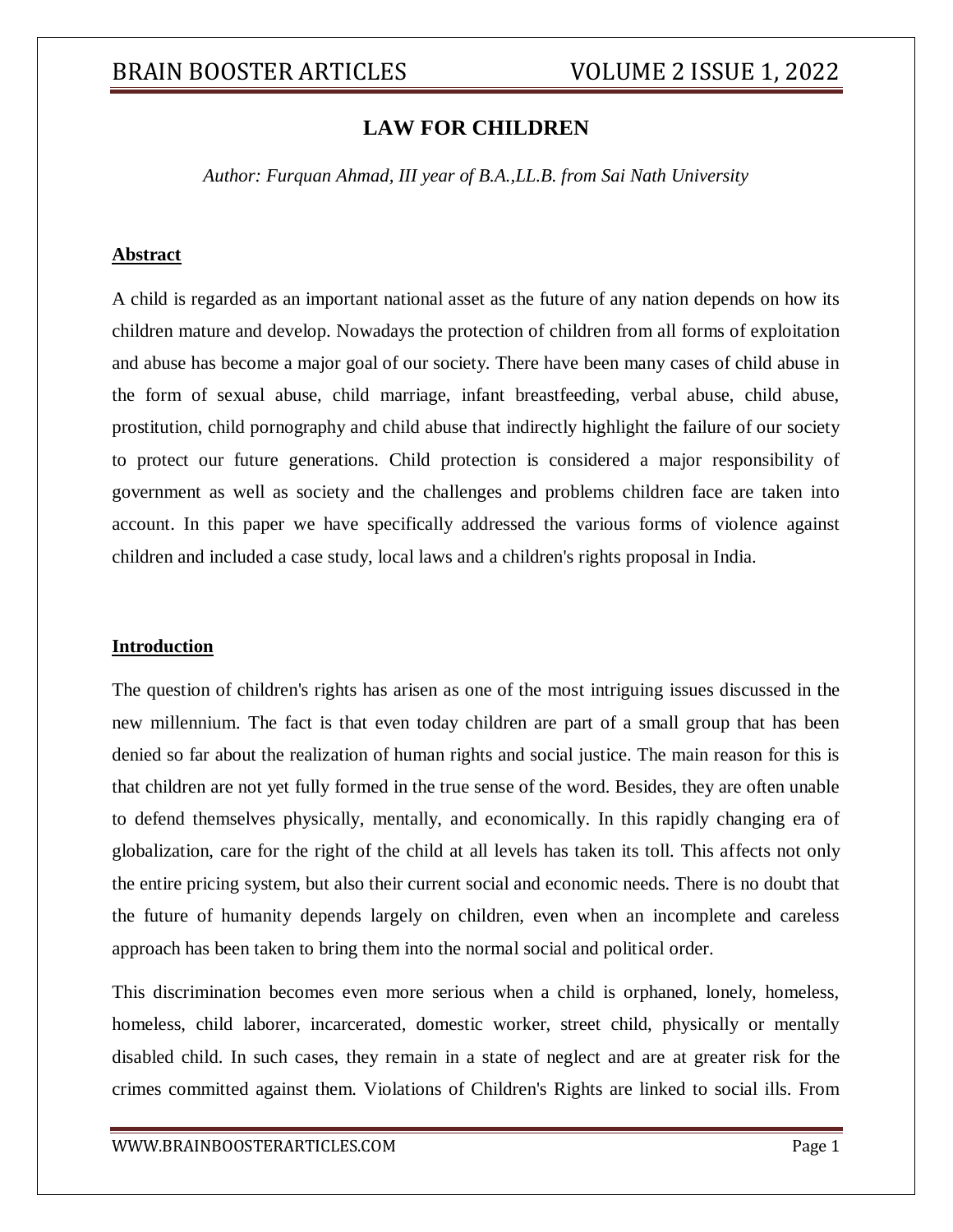real crime to child neglect and child rearing, innocence, ignorance, poor exposure, improper care, lack of proper guidance and a lack of a good social security system are some of the major reasons for continuing to be vulnerable to child abuse.

# **Legal Child Definition**

The word 'Child' is not defined in the Constitution of India. According to Article 1 of the United Nations Convention on the Rights of the Child 1989, 'a child means every person under the age of eighteen unless, under the law applicable to a child, the majority is found prematurely'3. The legal definition of a child usually depends on the purpose. There are many laws in India that define the word 'Child' depending on the purpose. Under the Indian Planting Act, 1875 is 18 years old and in the case of a child nominated by a person and his or her place of caregiver or place is under the direction of the Ward Court of twenty-one years.

Under the Child Abuse (Prevention and Control) Act, 1986, a child means a person under the age of fourteen years. Under the Prevention of Child Marriage Act, 1926, a child means a person who, if a man, has not attained the age of twenty-one years and, if a woman, has not attained the age of eighteen years. Under the Child Justice Act (Care and Protection), 2000, 'Child' or 'Child' means a person under the age of eighteen years.

United Nations Convention on the Rights of the Child (CRC) The United Nations Convention on the Rights of the Child (UNCRC) is a comprehensive, international commitment on the rights of children, adopted by the UN General Assembly in 1989. We include children's social and political rights (such as their rule of law), social, economic and cultural rights (such as adequate living conditions) and protection rights (from abuse and exploitation). The child is described at the UNCRC as a person under the age of 18.

Children are God's greatest gift to man, our most precious possession. The well-being and development of any community depends largely on the health and well-being of their children. It has been said that 'the one who holds the souls of children in charge of the nation'.4 The physical and mental health of a nation is largely determined by the way we were formed in the beginning. Justice V.R. Krishna Iyer states that it is our responsibility in this generation to create every opportunity for every child to express his or her personality and to reach his or her full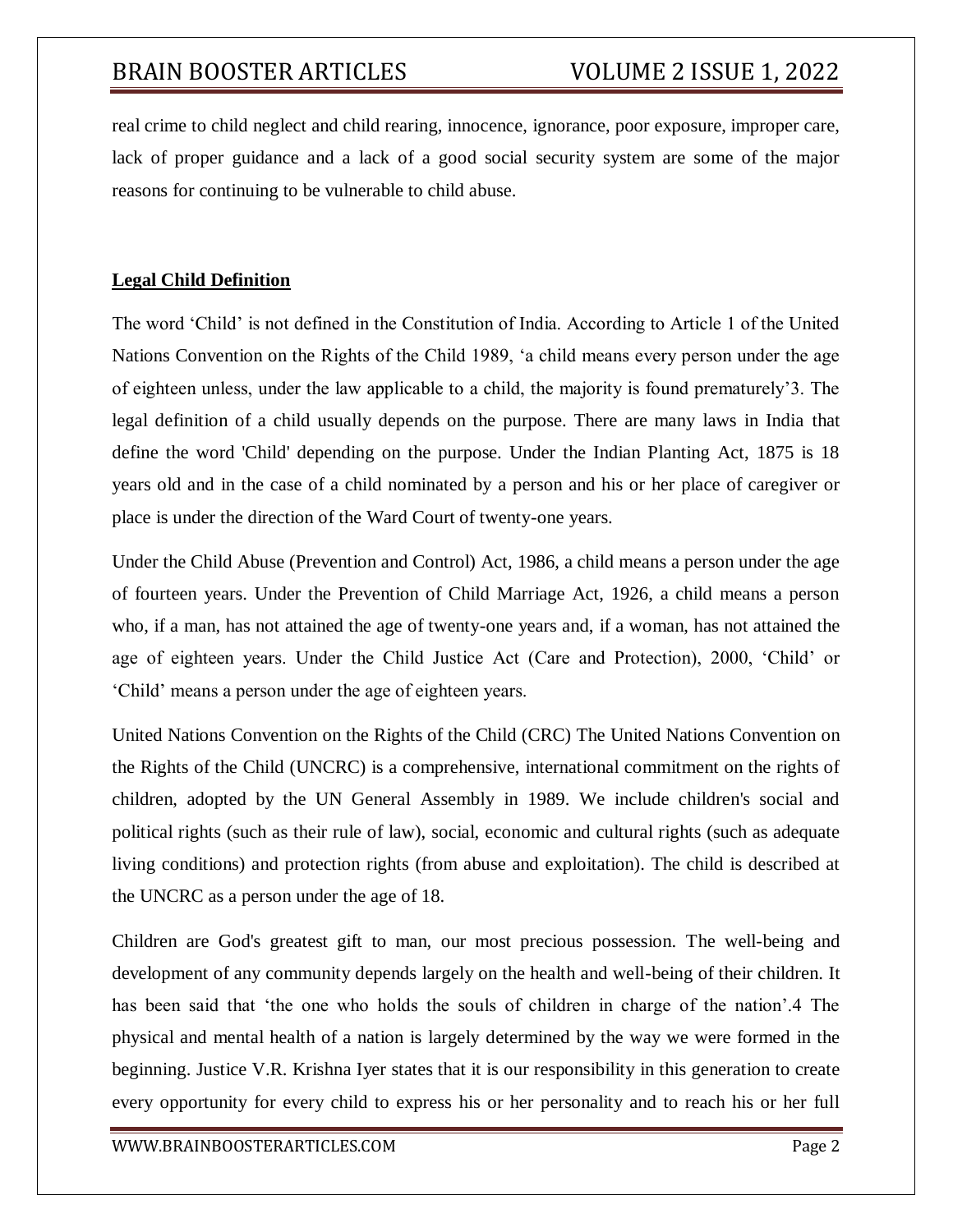potential physically, morally, mentally and spiritually and it is the birthright of every child who cries for justice worldwide.

During World War II Winston Churchill stated that "there is no better investment in any society than milking children." This petition to the people everywhere, this fundamental belief in Juvenile Justice, this reorganization of the number of unborn children, is the beginning of Juvenile Justice, said Justice Krishna Iyer.

Big Problems of Children in India

- Child labor.
- Girl Child.
- Malnutrition.
- Poverty.
- Uneducation.
- Child Marriage.
- Child Trafficking.
- Gender inequality.

# **Constitutional Provisions Relating to Children**

The founders of our Constitution are known for the fact that national development can be achieved through the development of the children of the nation and it is necessary to protect children from exploitation.

The following are the provisions of the Indian Constitution concerning children:

# **Constitutional guarantees specifically for children include**

*Section 21A* provides that the State will provide free and compulsory education to all children between the ages of six and fourteen as the State may determine.

*Section 24* provides that no child under the age of fourteen may be employed to work in any industry or mine or to engage in any other dangerous occupation.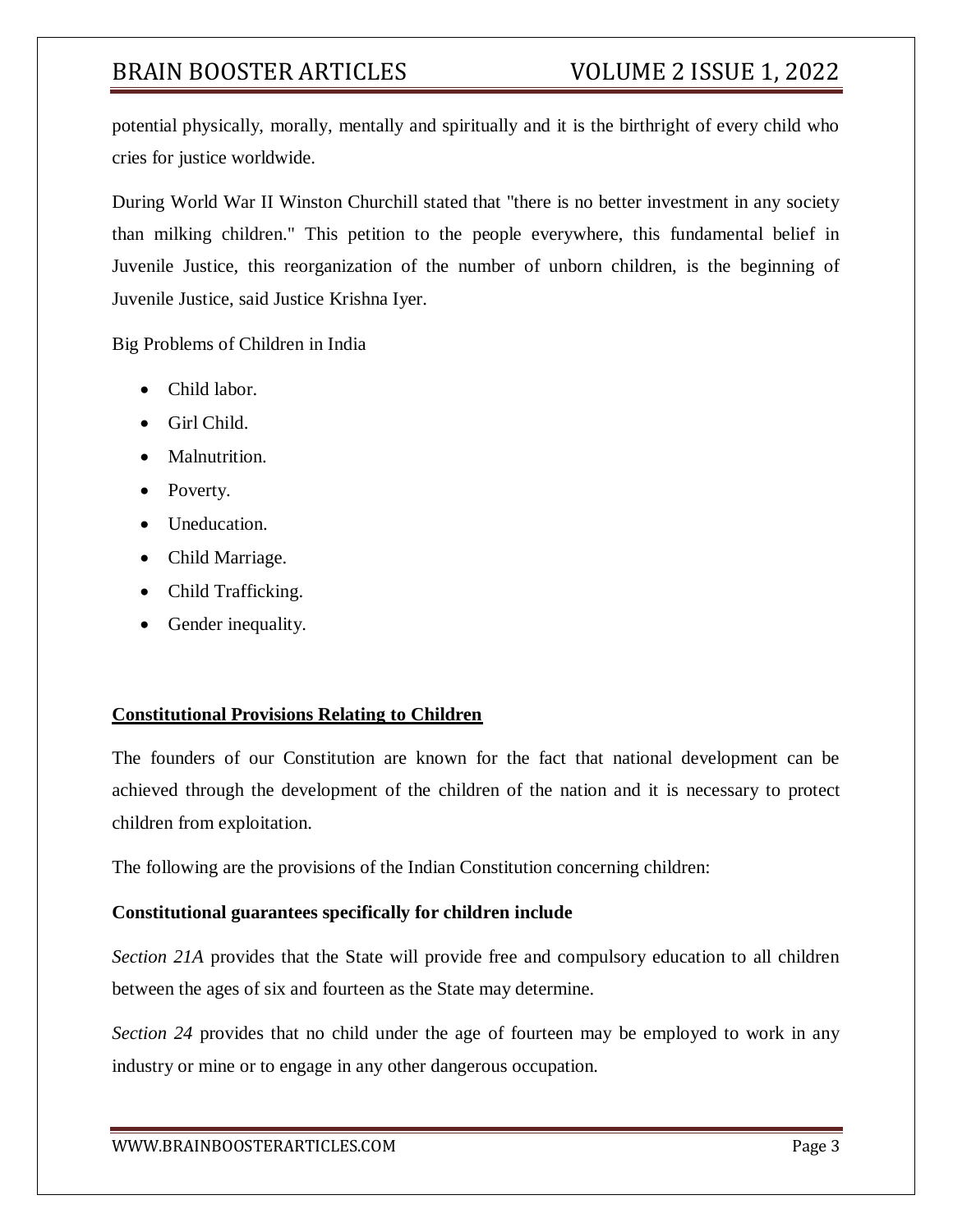*Section 39 (e*) provides that, in particular, it will direct its policy on ensuring that the health and capacity of workers, men and women, and the age of children are not violated and that citizens are not compelled by economic necessity. avocations that do not correspond to their age or strength.

*Section 39 (f)* provides that, in particular, it will guide its policy in ensuring that children are provided with opportunities and resources to grow up healthy and under conditions of freedom and dignity and that childhood and youth are protected from exploitation and morality. and material waste.

*Section 45* provides that the State shall endeavor to provide early childhood care and education for all children up to the age of six years.

In addition, Children have the same rights as equal citizens of India, as with any other adult male or female:

*Article 14* provides that the State may not forbid any person to be equal before the law or equal protection of the laws in the territory of India.

*Article 15* The right to discrimination

*Article 21* provides that no one shall be arbitrarily deprived of his nationality nor denied the right to change his nationality.

*Article 23* The right to be protected from trafficking and to forced labor.

*Article 29* The right of young people to protect their interests.

*Article 46* The right of vulnerable classes to be protected from social injustice and all forms of exploitation.

*Article 47* The right to good nutrition and quality of life and to the welfare of the community.

# **Other Rules**

Apart from the Constitution there are a lot of laws that affect children. The following are some of them: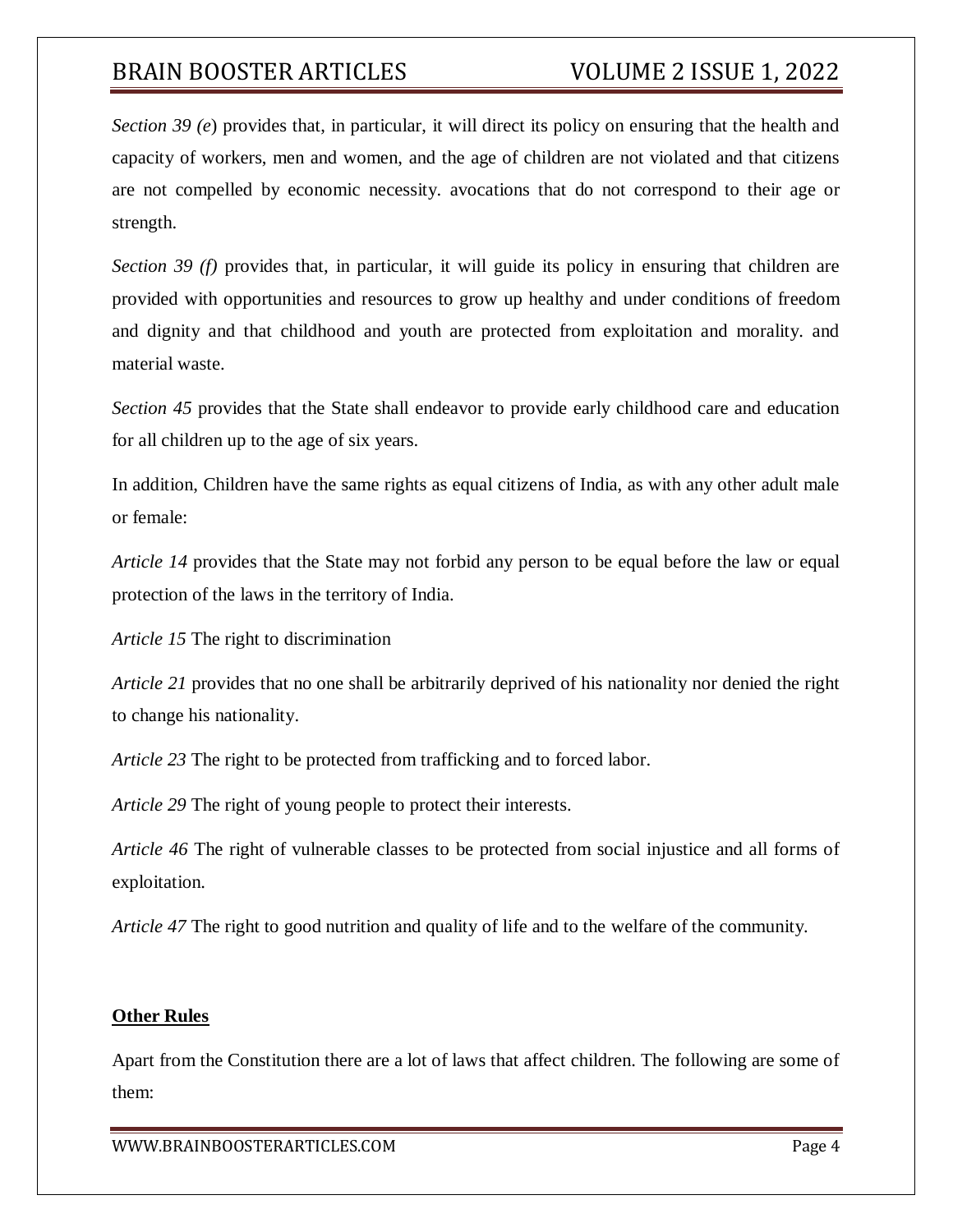# **The Children (Pledging of Labor) Act, 1933**

The law was enacted in the pre-independence era but is still in force. The purpose of the Act is to eliminate malpractice from child labor undertaking. An agreement to guarantee child labor under the age of 15 by a parent or guardian as compensation for any payment or benefit is invalid.8, the Act punishes both parent or guardian and employer in the event of child labor. The employer is liable to pay a fine of Rs.200 / - 9 and the parent or guardian is liable to pay a fine of up to Rs.50  $/ - /$ 

### **Child Labor Act, 1938**

This is the first non-repeal rule in the legal code that regulates the employment of people under the age of certain occupation. Provides: No child under the age of 15 may be employed in any activity related to the transport of passengers, goods or postal trains, or a port official within the boundaries of the port12. Limited protection for children between the ages of 15-17. This protection does not apply to children who are employed as students or who receive internships.

#### **Industrial Act, 1948**

The first Welfare Act passed by the British was the Factories Act, 1881. Implementation of the Act was restricted: The Act was amended in 1948 with the keys

The features are as follows Preventing the employment of children under the age of 14 in factory14. The factory oversees the establishment, which employs 10 or more workers with the help of energy or 20 or more employees without the assistance of energy15. Persons between the ages of 14 and 15, may be employed under the following restrictions provided under Sections 68, 69 and 71 of the Act: Such persons must have a competency certificate issued by a surgeon and must carry a reference token. certificate.16 # Certified Surgeon should follow the procedure set out in Section 69. # They must not work at night that is 12 consecutive hours including the time from 10 PM to 6 AM.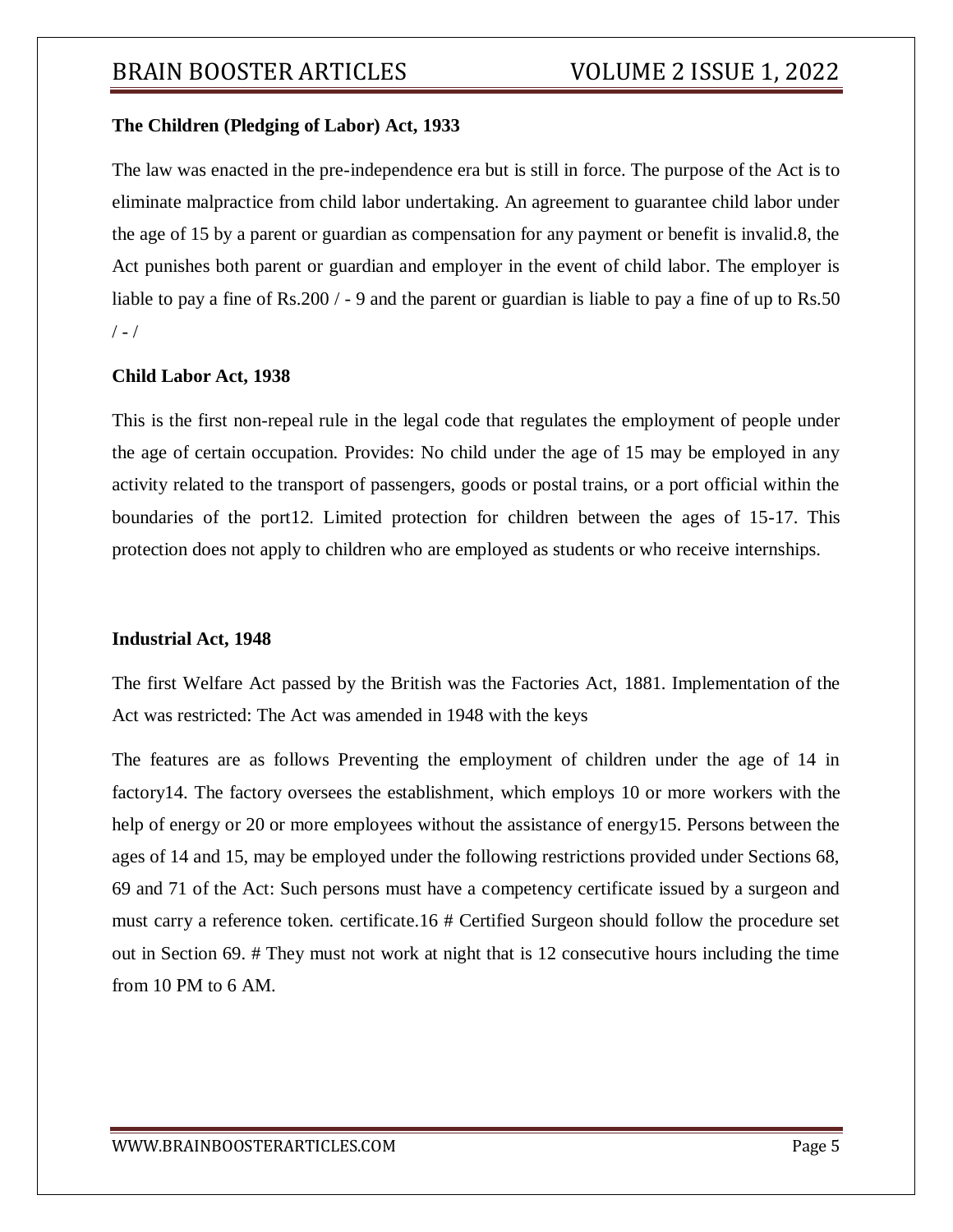# **Mining Act, 1952**

The scope of the Mines Act is limited. It applies to excavations where work is done for the purpose of searching for or extracting minerals or being done.19 It not only restricts the employment of any 'child' 20 but even the presence of a child in any part of an underground mine or area. any active open cast in which mining operations are carried out.21 A young woman over the age of sixteen is allowed to work only if she has a doctor's certificate of competency.22 The certificate is valid for 12 months only.

# **Apprentice Act, 1961**

The purpose of this Act is to provide for the regulation and management of apprenticeships training in trade and related matters. No one is eligible to join as a student for vocational training unless they have completed 14 years of age and meet other levels of physical fitness and education as may be determined. When a student is young his or her caregiver needs to enter into a study contract with the employer and will be registered with the Learning Advisor.

# **Child Use Act (Prevention and Control), 1986**

The law is the result of various recommendations made by a series of Committees.26 While there was an ongoing need to adopt the same broader law prohibiting the participation of children in other activities to achieve this goal, parliament enacted the Child Use (Prevention) Act. and Regulation), 1986

(CLPRA) came into effect on 23 December 1986. The objectives of the Child Use (Prevention and Control) Act of 1986 are:

- Prohibition of child labor which means those under the age of fourteen, in certain occupations and processes.
- Establish procedures for determining the modification of a restricted activity plan or procedures.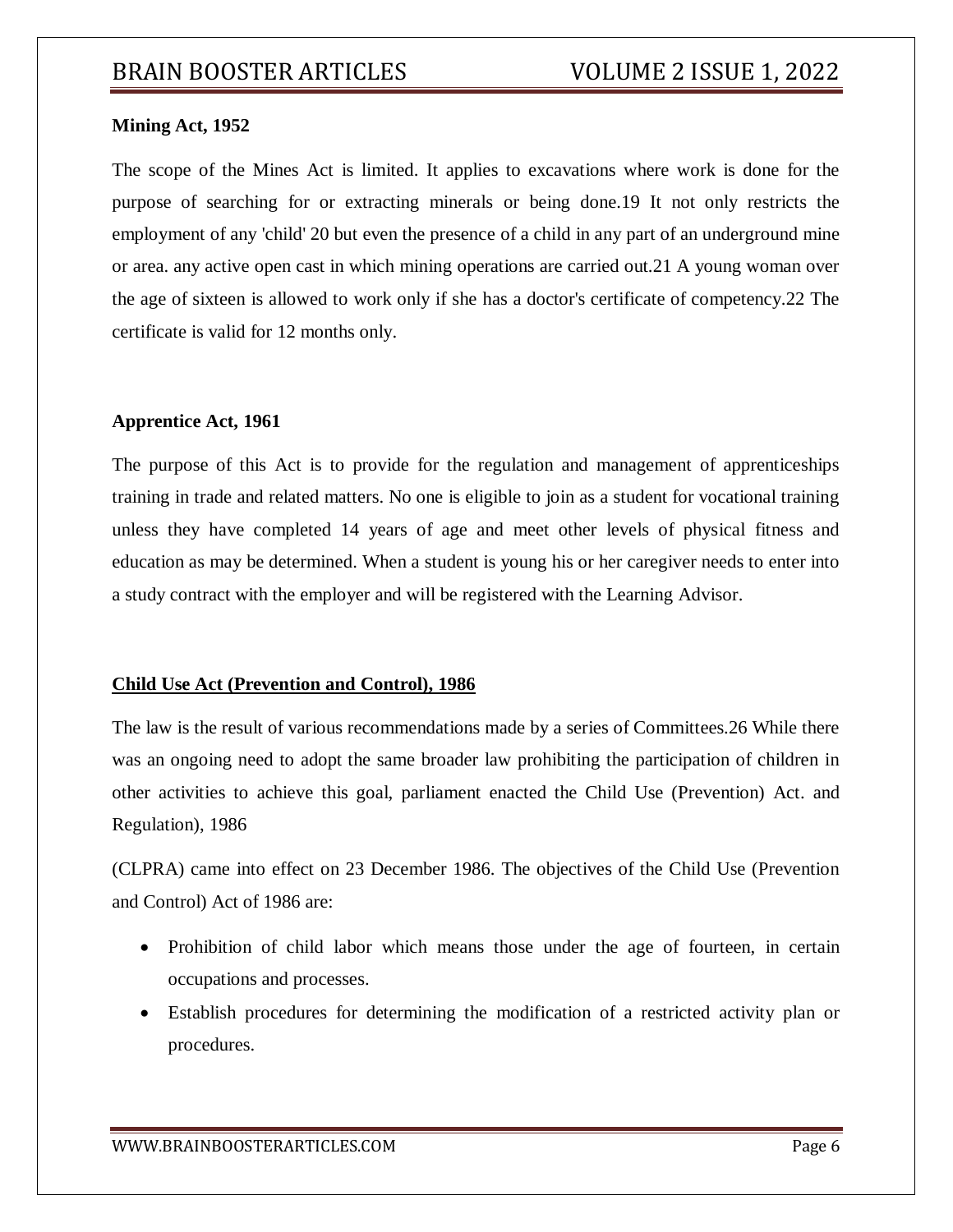- Controlling working conditions for employed children when they are not prohibited from working.
- Lowering advanced child labor penalties in contravention of the provisions of this Act and other laws prohibiting child labor.

Baby Breastfeeding, Bottle Feeding and Baby Feeding Act (Production, Supply and Distribution Act) 1992

The Act regulates the production, supply and distribution of infant formula, breastfeeding bottles and infant formulas for the protection and promotion of breastfeeding and to ensure the proper use of infant formula and other emerging issues.

The Pre-Natal Diagnostic Technique (Regulation and Prevention of Abuse) Act 1994

The Act provides for the use of prenatal diagnostic methods for the purpose of determining genetic or metabolic or chromosomal abnormalities or certain birth defects or sexual disorders and to prevent the misuse of such procedures for premature purposes. -prepare sexual reproduction leading to female fetal.

# **Child Justice (Child Care and Protection) Act, 2000**

This Act applies to the law relating to children in conflict with the law and to children in need of care and protection, by providing appropriate care, protection and treatment to meet their developmental needs and by using the best approach for children in judging and resolving problems. matters that benefit children and their eventual rehabilitation through the various institutions established under the Act.

# **Right to Education (RTE) Act, 2009**

Free and compulsory education for all Indian children aged 6 to 14 years. No child shall be deprived of, terminated or required to pass a board examination until he or she has completed elementary education. If a child over the age of 6 is not admitted to any school or has not been able to complete his or her primary education, it means that he or she will be admitted to a class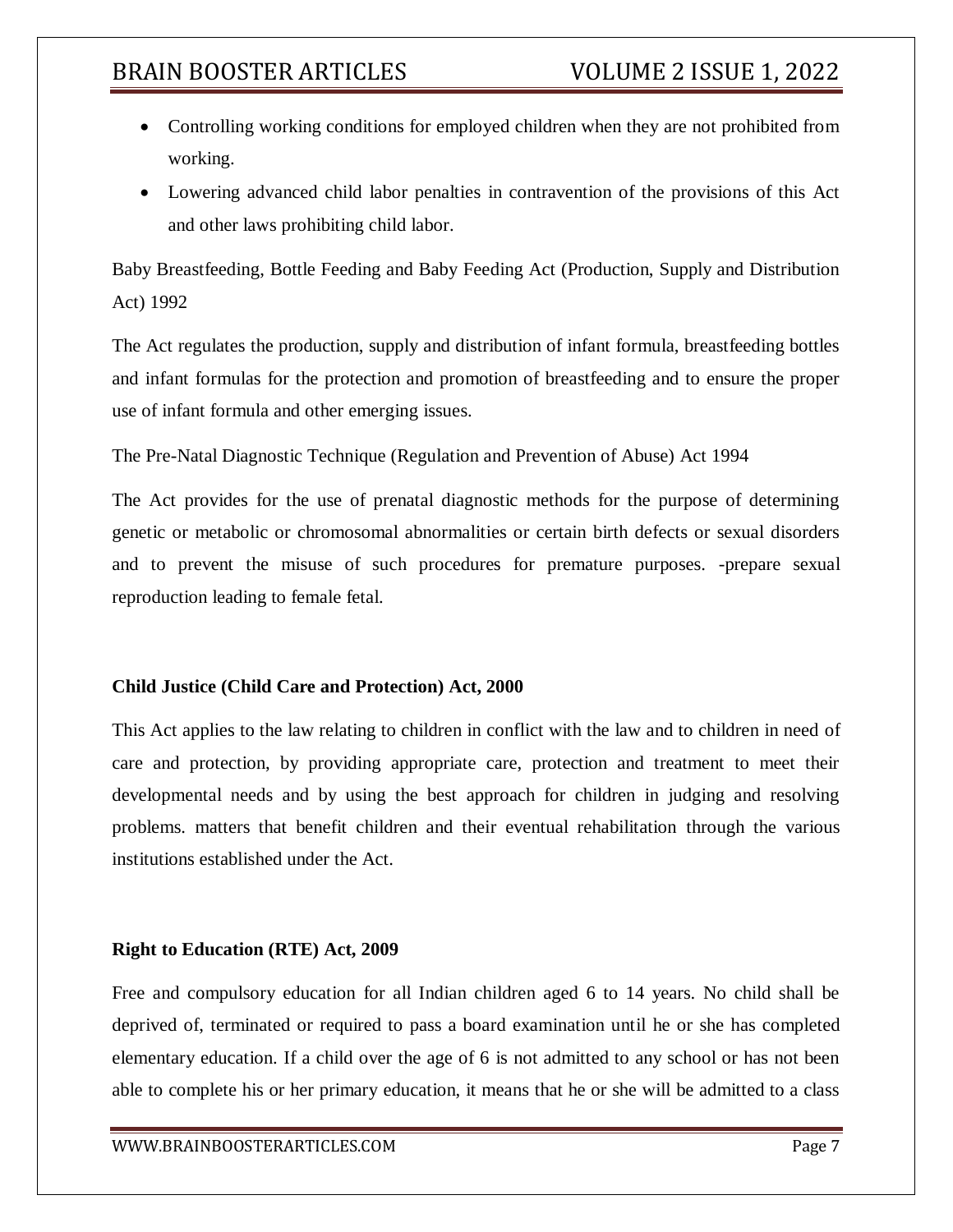that is the same age. However, if the case may be that the child is admitted directly to a class appropriate for his or her age, then, in order to fit others, he or she will be entitled to specialized training within those time limits that may be determined. Provided that such a child is entitled to a basic education shall be entitled to a free education until he or she completes primary education even after 14 years.

Proof of age of admission: For the purpose of admission to a basic education, the child's age will be determined on the basis of a birth certificate issued in accordance with the Birth Benefits. Registration of Bodies and Marriages Act 1856, or on the basis of that document may be prescribed. No child will be denied admission to school due to lack of proof of age. A child who completes primary school will be awarded a certificate. The call needs to be taken at a fixed level for student and teacher. Improving the quality of education is important.

# **Government policies regarding children**

The Government of India has made many policies regarding the physical, mental and social development of the country's children.30 The government has also made many policies for the health and education of children. The following are some of the key Government policies on children:

- National Children's Policy, 1974.
- National Education Policy, 1986.
- National Child Employment Policy, 1987.
- National Health Policy, 2002.
- National Children's Policy 1974

India is one of the few countries in the world with a written policy for children. This policy declares that children are 'the property of the highest order'.31 The following are some of the features of the policy:

- All children will be covered under a comprehensive health plan.
- Programs that will be implemented to provide children with nutritious food and eliminate malnutrition in children.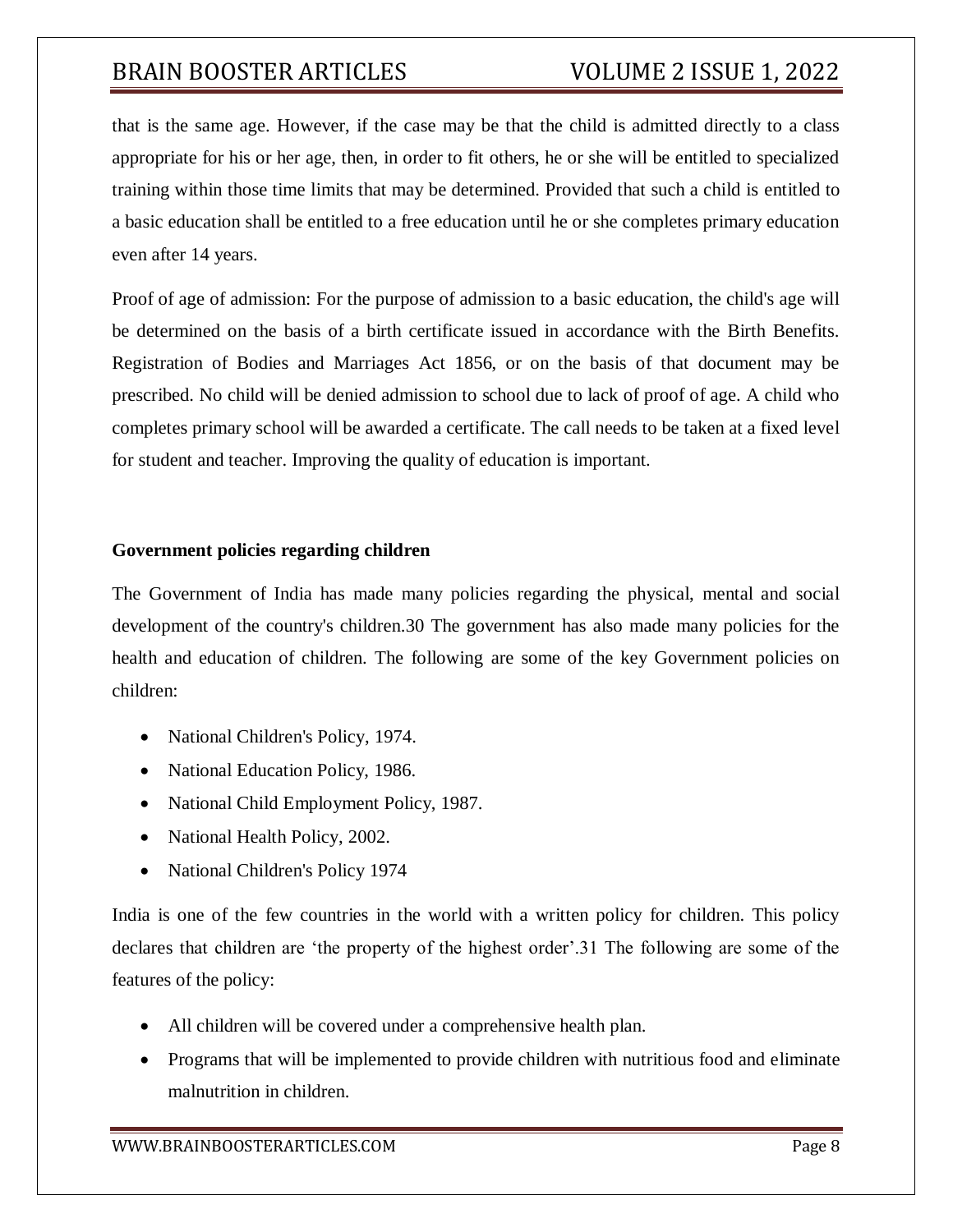- Provide illegal education.
- Special care to be taken for children with physical, mental disabilities. 32
- All children will be guaranteed equal opportunities.

# **National Education Policy 1986**

This was the second policy on education; the first policy of 1968 was reviewed by this policy. This policy has been considered historic. This policy has given significant impetus to International Primary Education. It also gave importance to early childhood care and education. It emphasized the need for greater investment in the development of The Rights Of Children in India through Government and voluntary organizations. Later many programs were made across the country such as Operation Black Board, Sarva Siksha An etc. Operation Black Board and Sarva Siksha Abhiyan became very popular throughout the country.

# **National Child Labor Policy 1987**

The National Policy on Child Employment is a landmark initiative in the ongoing eradication of child labor in India. The policy includes actions in the areas of education, health, nutrition, integrated child development and employment.

The National Child Employment Policy is under the following three headings:

- Legal System.
- Focus on general child benefit programs wherever possible.

A project-based app in the most densely populated areas of child labor / wages.

# **National Health Policy of 2002**

The first health policy, 1983 aimed at achieving 'universal health by the year 2000'. The second health policy, 2002 aims to prioritize health problems in schools aimed at health education and regular school health check-ups. A key element of this policy was to prevent communicable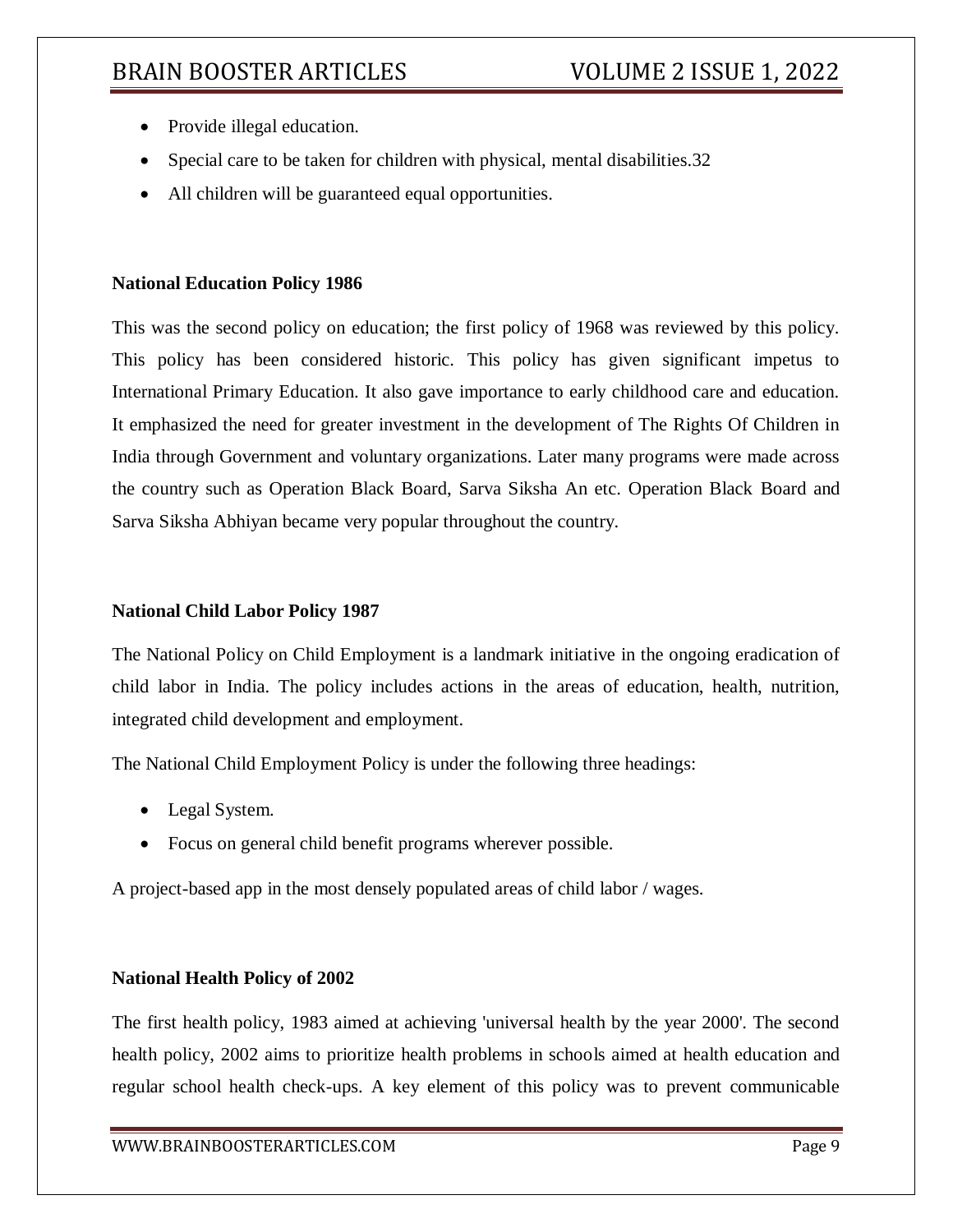diseases such as HIV / AIDS and to provide childhood immunizations against all major preventable diseases.

### **Response from Judicial**

## **M.C. Mehta Vs. Tamil Nadu District and others**

In this case, the plaintiff of Indian activist M.C. Mehta sued the state of Tamil Nadu for improving the working conditions of children and for providing rescued children with hazardous jobs through education. The Supreme Court has issued a landmark decision stating that the Indian Constitution (Article 24) requires the state to strive to provide free, compulsory education for children. The Court found that children under the age of 14 could not work at risk, and ordered the government to establish and maintain a child welfare fund. Employers who have violated child labor laws will be required to deposit money into a fund; the government will also be required to provide a parent of each child involved in hazardous work, or to make a deposit in the fund.

# **Bandhua Mukti Morcha Vs. Union of India and others**

In this case, the Supreme Court stated, "Therefore, whenever it is determined that an employee is required to perform a compulsory service, the Court will suggest that he or she be required to do so in advance of the foreclosure or other economic considerations obtained by him or her. and, therefore, is a bound employee.This consideration may be challenged by the employer and the State Government if they choose but unless and until provided that the dismissal of this consideration is provided, the Court must proceed on the basis that the employee is a detained employee entitled to benefit from the provisions of the Act. The State Government may not relinquish its obligation to identify, release and rehabilitate detained employees on the grounds that while the affected employees may provide compulsory labor, the State Government has no obligation to them except to demonstrate appropriate legal action in accordance with the rules of the justice system.

# **J.P.Unnikrishnan & Others Vs. Andhra Pradesh Region & others**

WWW.BRAINBOOSTERARTICLES.COM Page 10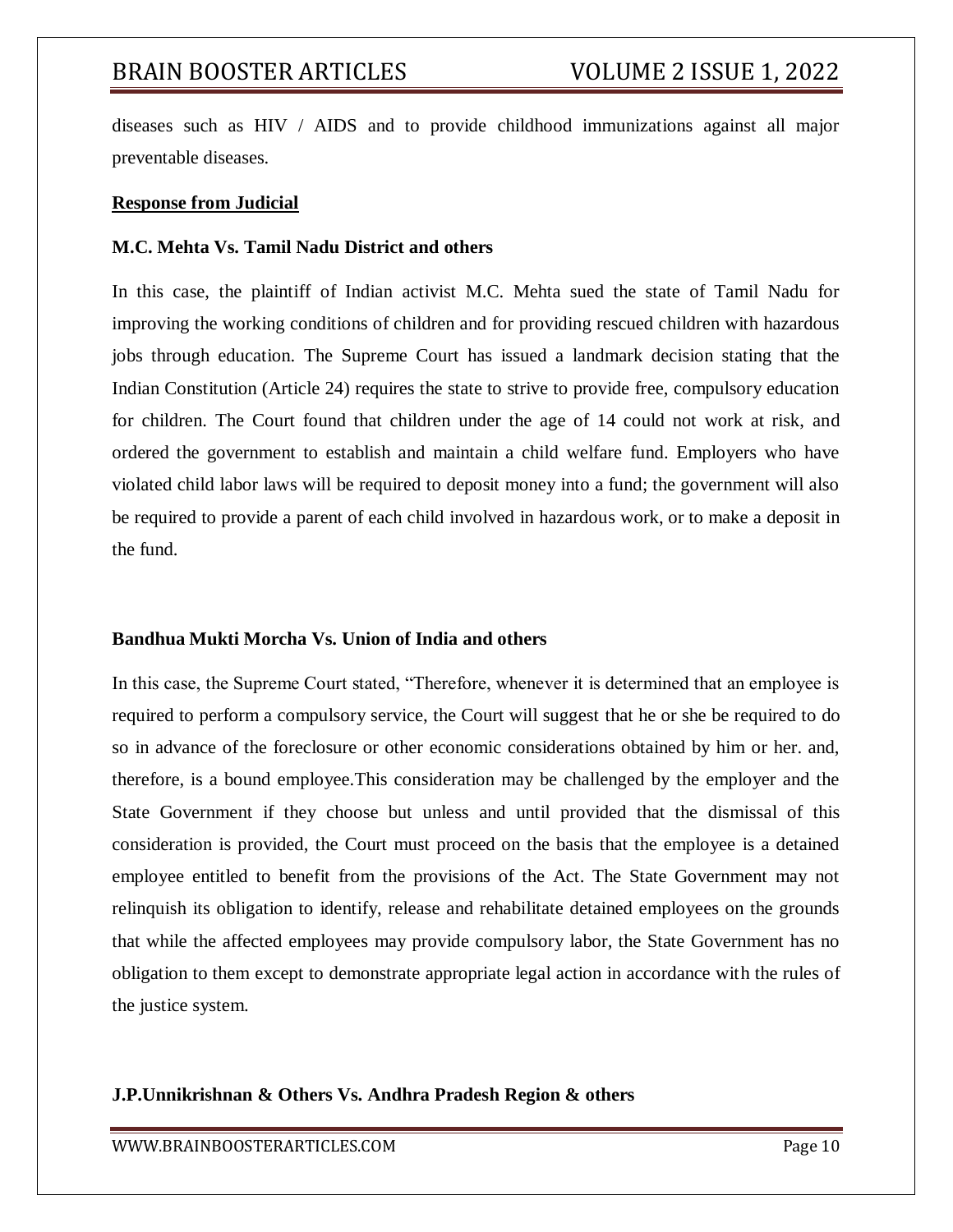In this case, the Supreme Court ruled that the citizens of this country have a fundamental right to education and that this right comes from Article 21 of the Constitution. This right, however, is not a complete right. Every child / citizen in this country is entitled to free education until the age of fourteen. Thereafter, his right to education is subject to the limits of economic power and development of the State.

## **Mohini Jain vs. State of Karnataka**

In this regard, the Supreme Court was called upon to address the issue of the right to education under Article 41 and the Court reaffirmed the importance of the Guidelines by holding that the right to education is in line with Fundamental Rights and made the following: Note: These principles must be submitted to the Fundamental Rights. Both are additions to each other. The State is subject to the constitutional mandate of each other. The State is subject to the statutory mandate to create conditions in which the Fundamental Rights guaranteed to the people under Part III may be enjoyed by all. Without making the "Right to Education" under Article 41 of the Constitution real, the Fundamental Rights under Chapter III will remain inaccessible to the majority of the illiterate. The fundamental rights guaranteed under Part III of the Constitution of India which include the right to freedom of speech and expression and other rights under Article 19 cannot be fully realized and fully enjoyed unless a citizen is educated and recognizes his or her individual dignity ".

# **Vishal Jeet vs. Union of India**

The H'onble Supreme Court has issued directives to the national government to establish homes for the rehabilitation of street children and young girls who have been pushed into the 'meat trade' in secure housing. "

# **Gaurav Jain vs. Union of India**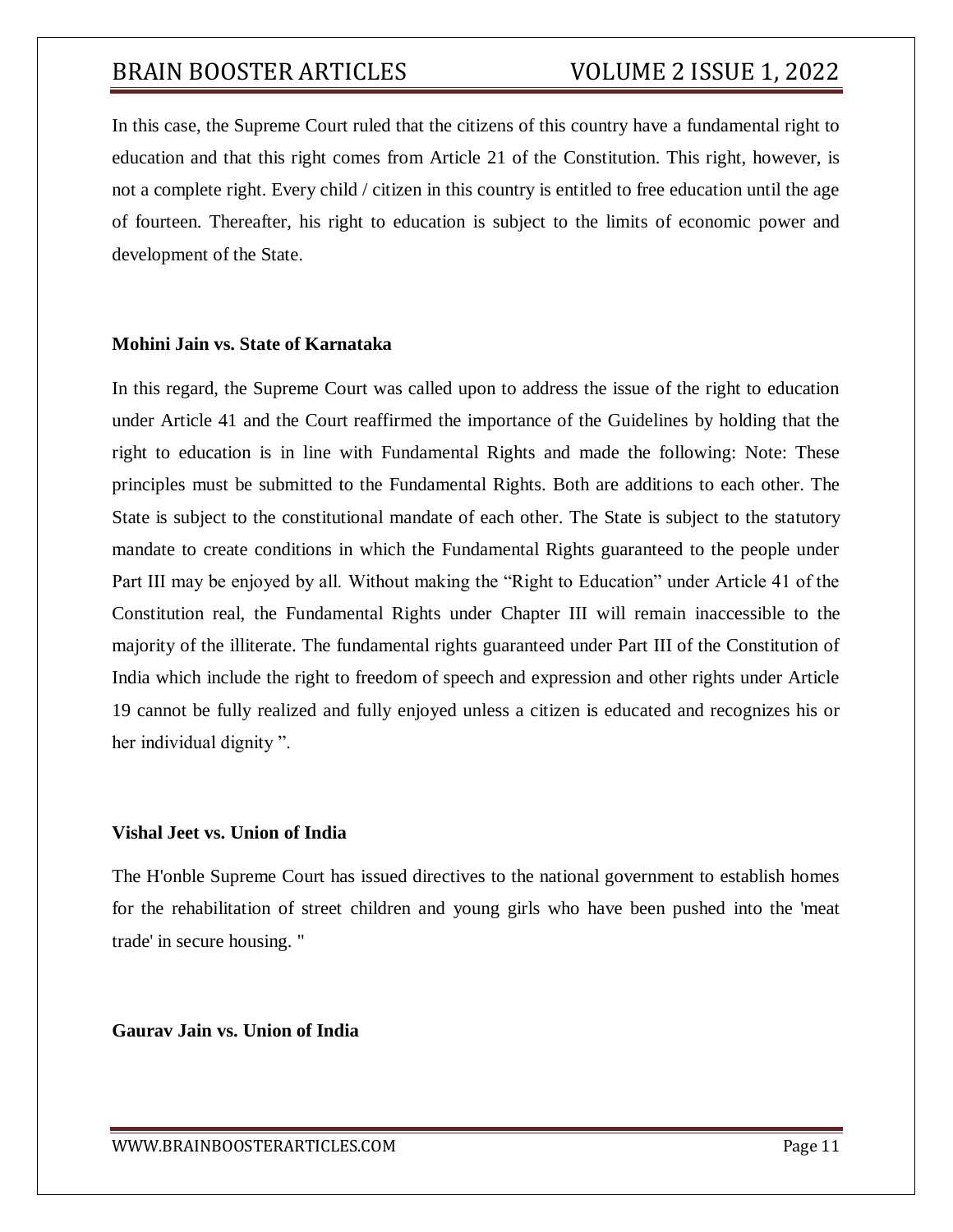The H'onble Supreme Court will rehabilitate children and child prostitutes after extensive research of the matter .In addition, children's homes should be used for child prostitution rehabilitation.

#### **People's Union Democratic Reforms vs. Union of India (Asian Case)**

Justice PNBhagwati, (1) Begar defines compulsory labor without pay (2) Non-payment of minimum wages comes by force of compulsory labor. (3) but also power arises as a result of forced economic conditions, which leave no other option for the needy and compel him to provide a service or service even though earnings are less than the minimum wage. (4) Articles 17,23 and 24 may also be enforced on private individuals. In this case it is the constitutional obligation of the state to provide protection. (5) Construction activities are dangerous .So the employment of a child under the age of 14 in construction work is a violation of Section 24.

#### **Sanjit Roy vs. State of Rajasthan**

Justice, P.N.Bhagwati, Employees were working with the Department of Public Works, Rajasthan and could not be paid less. The court ruled that non-payment of minimum wage was subject to compulsory labor. Justice P.N.Bhagwati, "The state cannot be allowed to exploit the disadvantages of the affected people and to render services or services to them when you pay less than the minimum wage. No practical, useful work can be allowed to build upon the blood and sweat of people who are reduced to nothingness because of drought and deprivation. "

# **Neeraja Chaudhary vs. State of Madhya Pradesh**

Justice P.N. Bhagwati, "Whenever it is found that any employee is obliged to provide a service without pay or remuneration, it is presumed that he or she is a bound employee unless the employer or the State Government disputes separate evidence for dismissing that consideration. "The Court emphasized the release and reinstatement of the imprisoned workers.

# **State of Gujarat vs. Hon'ble High Court of Gujarat**

WWW.BRAINBOOSTERARTICLES.COM Page 12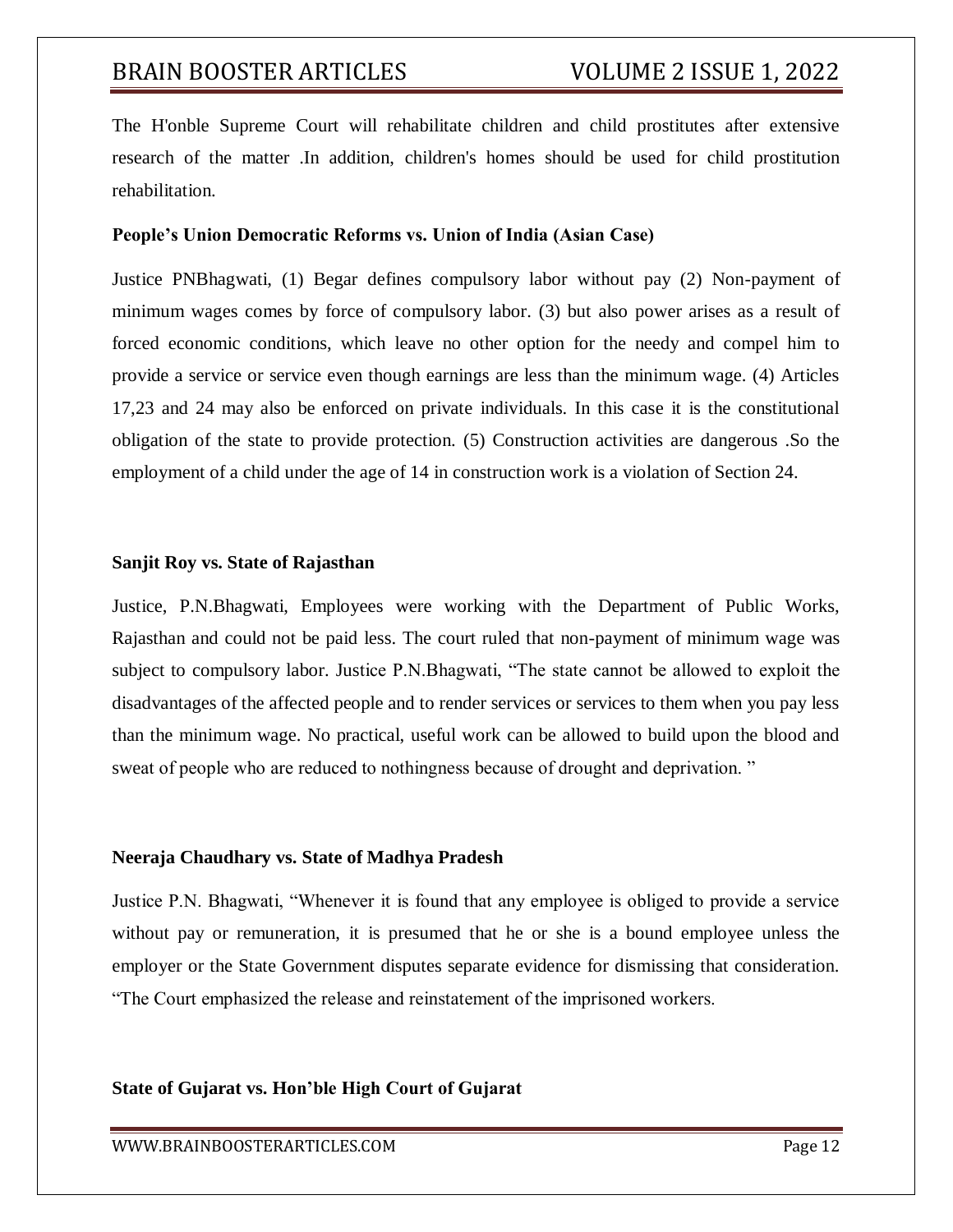All types of prisoners, including those sentenced to life imprisonment, will be entitled to a minimum wage. Otherwise, it could be a beggar.

# **Staff Working in Salal Hydro-Project vs State of Jammu & Kashmir**

Justice P.N.Bhagwati The same building projects are dangerous. Therefore the employment of a child under the age of 14 in construction activities violates Article 24 article.

### **Conclusion and Suggestion**

Children build important human resources for the nation. The future of a nation depends on how its children grow and develop. The famous poet Milton said Child Shows the man as the morning marks the day. It is therefore the duty of the community to care for every child with the aim of ensuring the full development of his or her personality. Children are the future guardians and trustees of the Society: they are the messengers of our knowledge, cultural heritage, ideas and philosophies. Children are the realities of the future such as great teachers, scientists, judges, governors, doctors, editors, engineers, politicians by whom the whole society was established (rest). Unfortunately millions of children are deprived of their childhood and the right to education and as a result are exploited and abused.46

#### **Suggestions**

- The current theme of the Child Labor (Prevention and Control) Act of 1986 should be amended as the Child Labor (Prevention and Rehabilitation) Act, to focus more on rehabilitation rather than control.
- Every provincial government will draft the Laws under the Education Rights Act, 2009 as soon as possible in order to give effect to the provisions of the Act.
- The Government of India must ratify Convention No. 182 and Recommendation No.190 relating to the "Prohibition and Immediate Action on the Elimination of Child Abuse". The Convention was adopted in 1999 but has not yet been ratified by the Government.